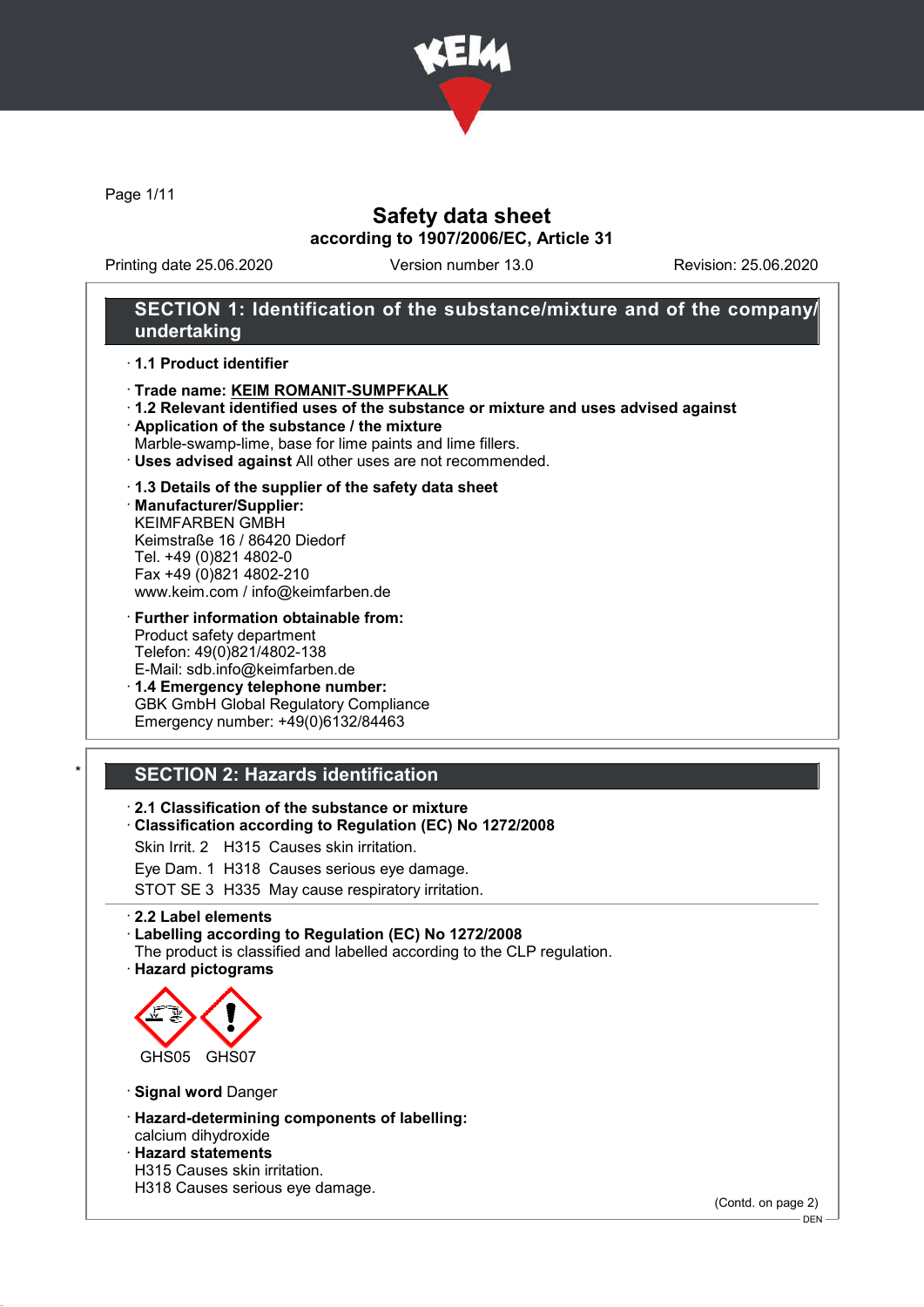

Page 2/11

## Safety data sheet according to 1907/2006/EC, Article 31

Printing date 25.06.2020 Version number 13.0 Revision: 25.06.2020

### Trade name: KEIM ROMANIT-SUMPFKALK

|                                                                         | (Contd. of page 1)                                                                         |  |  |
|-------------------------------------------------------------------------|--------------------------------------------------------------------------------------------|--|--|
|                                                                         | H335 May cause respiratory irritation.                                                     |  |  |
| · Precautionary statements                                              |                                                                                            |  |  |
| P <sub>102</sub>                                                        | Keep out of reach of children.                                                             |  |  |
| P <sub>280</sub>                                                        | Wear protective gloves/protective clothing/eye protection.                                 |  |  |
| P <sub>261</sub>                                                        | Avoid breathing spray.                                                                     |  |  |
|                                                                         | P305+P351+P338 IF IN EYES: Rinse cautiously with water for several minutes. Remove contact |  |  |
|                                                                         | lenses, if present and easy to do. Continue rinsing.                                       |  |  |
| P315                                                                    | Get immediate medical advice/attention.                                                    |  |  |
| P304+P340                                                               | IF INHALED: Remove person to fresh air and keep comfortable for breathing.                 |  |  |
| P302+P352                                                               | IF ON SKIN: Wash with plenty of soap and water.                                            |  |  |
| P332+P313                                                               | If skin irritation occurs: Get medical advice/attention.                                   |  |  |
| P362+P364                                                               | Take off contaminated clothing and wash it before reuse.                                   |  |  |
| . 2.3 Other hazards Alkaline product. Avoid contact with skin and eyes. |                                                                                            |  |  |
| · Results of PBT and vPvB assessment                                    |                                                                                            |  |  |
| $\cdot$ PBT: Not applicable                                             |                                                                                            |  |  |

· vPvB: Not applicable

## SECTION 3: Composition/information on ingredients

· 3.2 Mixtures

· Description: Calcium dihydroxide swamped in water

· Dangerous components:

| CAS: 1305-62-0    |
|-------------------|
| EINECS: 215-137-3 |

calcium dihydroxide

Reg.nr.: 01-2119475151-45-XXXX SE 3, H335 ♦ Eye Dam. 1, H318; ۞ Skin Irrit. 2, H315; STOT 25-50%

· Additional information: For the wording of the listed hazard phrases refer to section 16.

## SECTION 4: First aid measures

### · 4.1 Description of first aid measures

· General information:

When seeing the doctor we suggest to present this safety data sheet.

Immediately remove any clothing soiled by the product.

- · After inhalation: Supply fresh air; consult doctor in case of complaints.
- · After skin contact:

Immediately wash with water and soap and rinse thoroughly.

Do not use solvents or thinners.

If skin irritation continues, consult a doctor.

- · After eye contact: Rinse opened eye for several minutes under running water. Then consult a doctor.
- · After swallowing: Rinse mouth and throat well with water.

Do not induce vomiting; call for medical help immediately.

· 4.2 Most important symptoms and effects, both acute and delayed No further relevant information available.

(Contd. on page 3)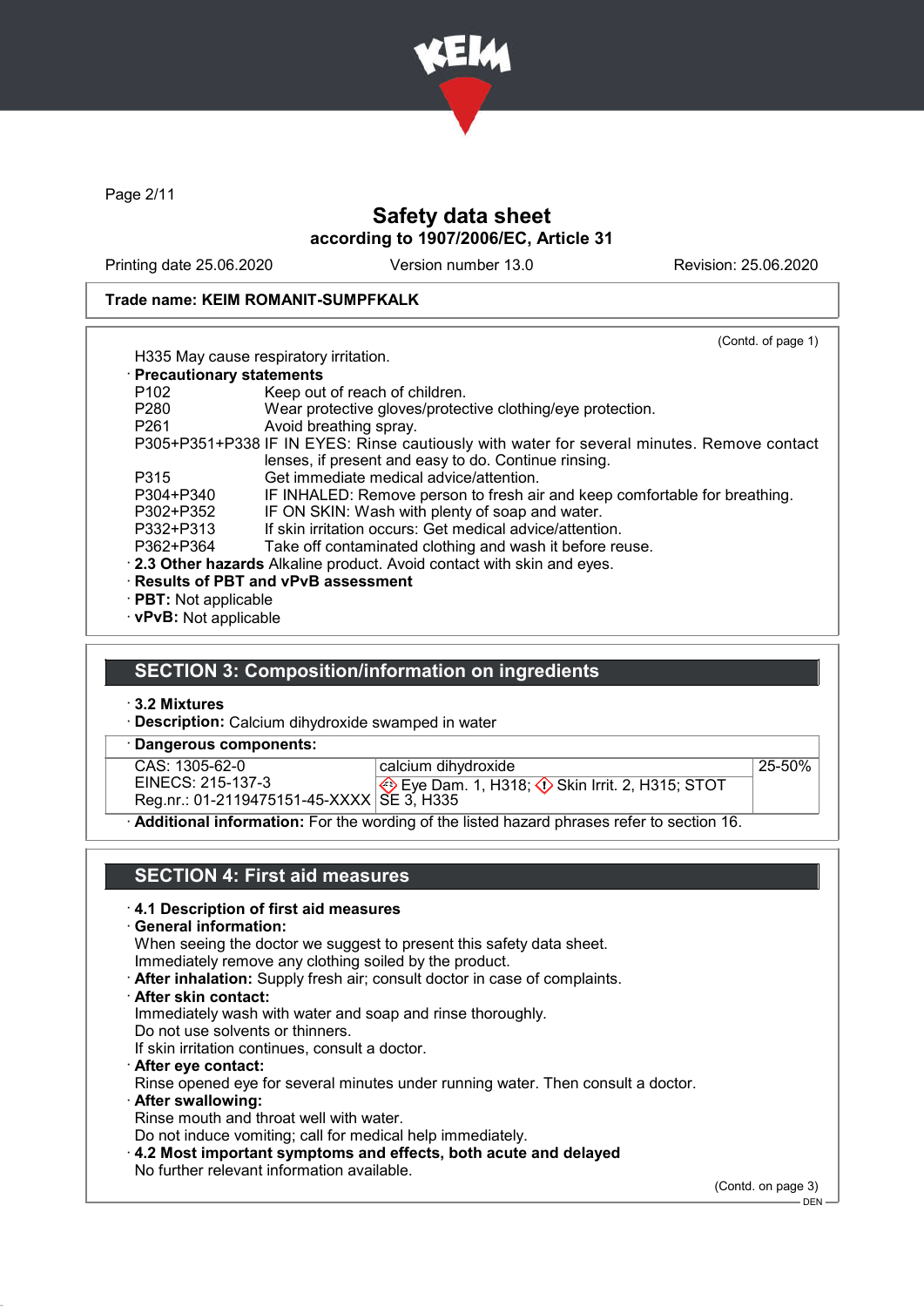

Page 3/11

## Safety data sheet according to 1907/2006/EC, Article 31

Printing date 25.06.2020 Version number 13.0 Revision: 25.06.2020

### Trade name: KEIM ROMANIT-SUMPFKALK

#### (Contd. of page 2)

### · 4.3 Indication of any immediate medical attention and special treatment needed No further relevant information available.

## SECTION 5: Firefighting measures

· 5.1 Extinguishing media

- · Suitable extinguishing agents:
- Product itself does not burn. Co-ordinate fire-fighting measures to the fire surroundings.
- · 5.2 Special hazards arising from the substance or mixture
- No further relevant information available.
- · 5.3 Advice for firefighters
- · Specila protective equipment:

Wear self-contained respiratory protective device.

- No special measures required.
- · Additional information Dispose of fire debris and contaminated fire fighting water in accordance with official regulations. In case of fire do not breathe smoke, fumes and vapours.

## SECTION 6: Accidental release measures

· 6.1 Personal precautions, protective equipment and emergency procedures Respect the protection rules (see section 7 a. 8). Ensure adequate ventilation Avoid contact with skin and eyes. Particular danger of slipping on leaked/spilled product. · 6.2 Environmental precautions: Do not allow product to reach soil, sewage system or any water course. Follow local governmental rules and regulations. Dilute with plenty of water. · 6.3 Methods and material for containment and cleaning up: Absorb with liquid-binding material (sand, diatomite, acid binders, universal binders, sawdust). Ensure adequate ventilation. Danger of slipping! Dispose of the material collected according to regulations. Clear contaminated areas thoroughly. 6.4 Reference to other sections See Section 7 for information on safe handling. See Section 8 for information on personal protection equipment. See Section 13 for disposal information.

## SECTION 7: Handling and storage

· 7.1 Precautions for safe handling Keep receptacles tightly sealed. Avoid contact with skin and eyes.

(Contd. on page 4)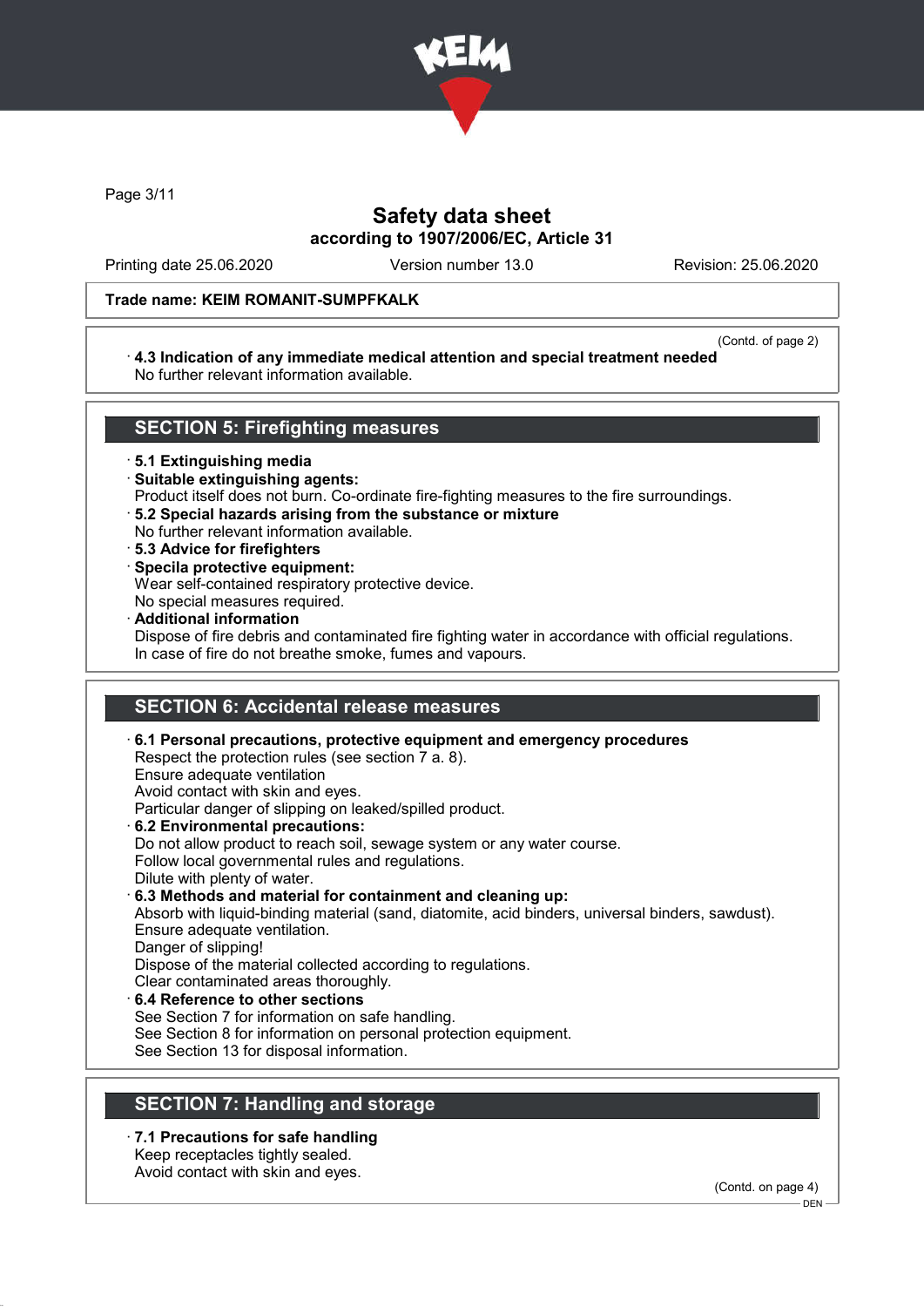

Page 4/11

## Safety data sheet according to 1907/2006/EC, Article 31

Printing date 25.06.2020 Version number 13.0 Revision: 25.06.2020

## Trade name: KEIM ROMANIT-SUMPFKALK

| (Contd. of page 3)                                                                              |
|-------------------------------------------------------------------------------------------------|
| Ensure good ventilation/exhaustion at the workplace.                                            |
| See item 8 (8.2) for information about suitable protective equipment and technical precautions. |
| Respect the protection rules.                                                                   |
| · Information about fire - and explosion protection:                                            |
| The product is not flammable.                                                                   |
| No special measures required.                                                                   |
| .7.2 Conditions for safe storage, including any incompatibilities                               |
| · Storage:                                                                                      |
| Requirements to be met by storerooms and receptacles:                                           |
| Store only in unopened original receptacles.                                                    |
| Keep in the original containers in a cool and dry place.                                        |
| Unsuitable material for receptacles and pipes:                                                  |
| Aluminium                                                                                       |
| Zinc                                                                                            |
| · Information about storage in one common storage facility: Do not store together with acids.   |
| · Further information about storage conditions:                                                 |
| Keep container tightly sealed.                                                                  |
| Store in a cool place.                                                                          |
| Protect from frost.                                                                             |
| Protect from heat and direct sunlight.                                                          |
| · Storage class: 12                                                                             |
|                                                                                                 |
| .7.3 Specific end use(s) No further relevant information available.                             |

# SECTION 8: Exposure controls/personal protection

|  |  |  | 8.1 Control parameters |
|--|--|--|------------------------|
|--|--|--|------------------------|

| Ingredients with limit values that require monitoring at the workplace: |                                                          |                                |  |  |
|-------------------------------------------------------------------------|----------------------------------------------------------|--------------------------------|--|--|
| 1305-62-0 calcium dihydroxide                                           |                                                          |                                |  |  |
| AGW (Germany) Long-term value: 1E mg/m <sup>3</sup><br>2(I); Y, EU, DFG |                                                          |                                |  |  |
| <b>DNELs</b>                                                            |                                                          |                                |  |  |
|                                                                         | 1305-62-0 calcium dihydroxide                            |                                |  |  |
|                                                                         | Inhalative   Acute - local effects                       | $4$ mg/m <sup>3</sup> (worker) |  |  |
|                                                                         | Acute - local effects                                    | 4 mg/m <sup>3</sup> (consumer) |  |  |
|                                                                         | Long-term - local effects $1$ mg/m <sup>3</sup> (worker) |                                |  |  |
|                                                                         | Long-term - local effects                                | 1 mg/m <sup>3</sup> (consumer) |  |  |
| $\cdot$ PNECs                                                           |                                                          |                                |  |  |
| 1305-62-0 calcium dihydroxide                                           |                                                          |                                |  |  |
| Aquatic compartment - freshwater                                        |                                                          | 0.49 mg/l (freshwater)         |  |  |
| Aquatic compartment - marine water                                      |                                                          | 0.32 mg/l (marine water)       |  |  |
| Terrestrial compartment - soil                                          |                                                          | 1,080 mg/kg dw (soil)          |  |  |
| Sewage treatment plant                                                  |                                                          | 3 mg/l (sewage sludge)         |  |  |
|                                                                         |                                                          | (Contd. on page 5)             |  |  |

DEN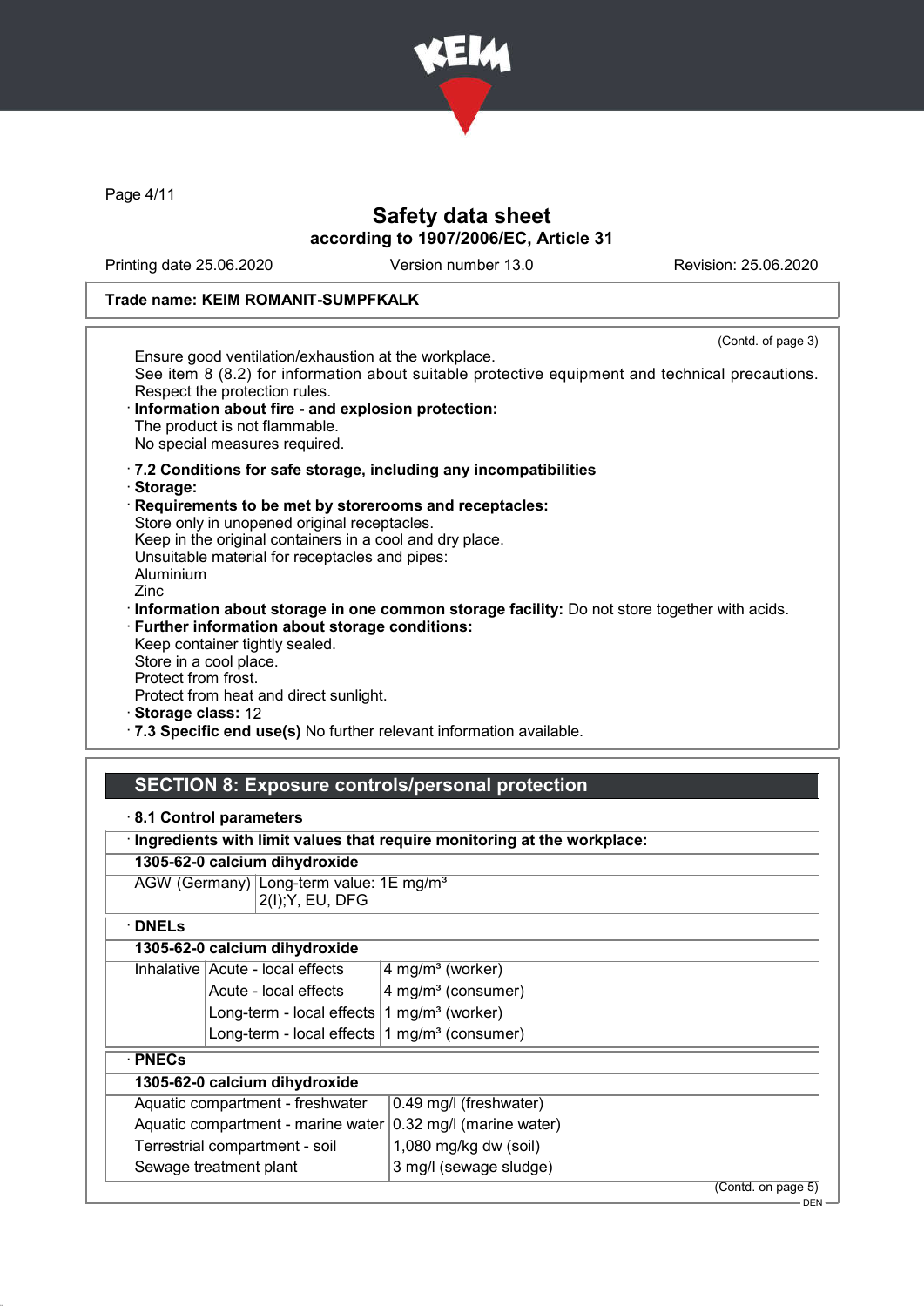

Page 5/11

## Safety data sheet according to 1907/2006/EC, Article 31

Printing date 25.06.2020 Version number 13.0 Revision: 25.06.2020

## Trade name: KEIM ROMANIT-SUMPFKALK

|                                                    |                                                                                                      | (Contd. of page 4) |
|----------------------------------------------------|------------------------------------------------------------------------------------------------------|--------------------|
|                                                    | Additional information: The lists valid during the making were used as basis.                        |                    |
| 8.2 Exposure controls                              |                                                                                                      |                    |
| · Personal protective equipment:                   |                                                                                                      |                    |
| · General protective and hygienic measures:        |                                                                                                      |                    |
| Avoid contact with the eyes and skin.              |                                                                                                      |                    |
| Wash hands before breaks and at the end of work.   |                                                                                                      |                    |
|                                                    | Immediately remove all soiled and contaminated clothing.                                             |                    |
|                                                    | Ensure that washing facilities are available at the work place.                                      |                    |
| <b>Respiratory protection:</b>                     |                                                                                                      |                    |
| Filter: FFP2                                       | Use suitable respiratory protective device only when aerosol or mist is formed.                      |                    |
| · Protection of hands:                             |                                                                                                      |                    |
| Protective gloves                                  |                                                                                                      |                    |
| Alkaline resistant gloves                          |                                                                                                      |                    |
| <b>Material of gloves</b>                          |                                                                                                      |                    |
| suitable material e.g.:                            |                                                                                                      |                    |
| Nitrile impregnated cotton-gloves                  |                                                                                                      |                    |
| Butyl rubber, BR                                   |                                                                                                      |                    |
|                                                    | Recommended thickness of the material: $\geq 0.5$ mm                                                 |                    |
| PVC or PE gloves                                   |                                                                                                      |                    |
|                                                    | Recommended thickness of the material: $\geq 0.5$ mm                                                 |                    |
|                                                    | The selection of the suitable gloves does not only depend on the material, but also on further marks |                    |
|                                                    | of quality and varies from manufacturer to manufacturer. As the product is a preparation of several  |                    |
|                                                    | substances, the resistance of the glove material can not be calculated in advance and has therefore  |                    |
| to be checked prior to the application.            |                                                                                                      |                    |
| Penetration time of glove material                 |                                                                                                      |                    |
| Value for the permeation: level $\geq 6$ (480 min) | The determined penetration times according to EN 16523-1:2015 are not performed under practical      |                    |
|                                                    | conditions. Therefore a maximum wearing time, which corresponds to 50% of the penetration time,      |                    |
| is recommended.                                    |                                                                                                      |                    |
|                                                    | The exact break trough time has to be found out by the manufacturer of the protective gloves and     |                    |
| has to be observed.                                |                                                                                                      |                    |
| Eye protection: Tightly sealed goggles             |                                                                                                      |                    |
| · Body protection:                                 |                                                                                                      |                    |
| Protective work clothing                           |                                                                                                      |                    |
|                                                    | After contact with skin wash thoroughly with water and apply lotion.                                 |                    |
|                                                    | Example 12 and supervision of exposure into the environment See Section 12 and 6.2                   |                    |
|                                                    |                                                                                                      |                    |
|                                                    |                                                                                                      |                    |
|                                                    | <b>SECTION 9: Physical and chemical properties</b>                                                   |                    |
|                                                    | 9.1 Information on basic physical and chemical properties                                            |                    |
| <b>General Information</b>                         |                                                                                                      |                    |
| · Appearance:                                      |                                                                                                      |                    |
| Form:                                              | Pasty                                                                                                |                    |
| <b>Colour:</b>                                     | White                                                                                                |                    |

Colour:<br>Odour:

Weak, characteristic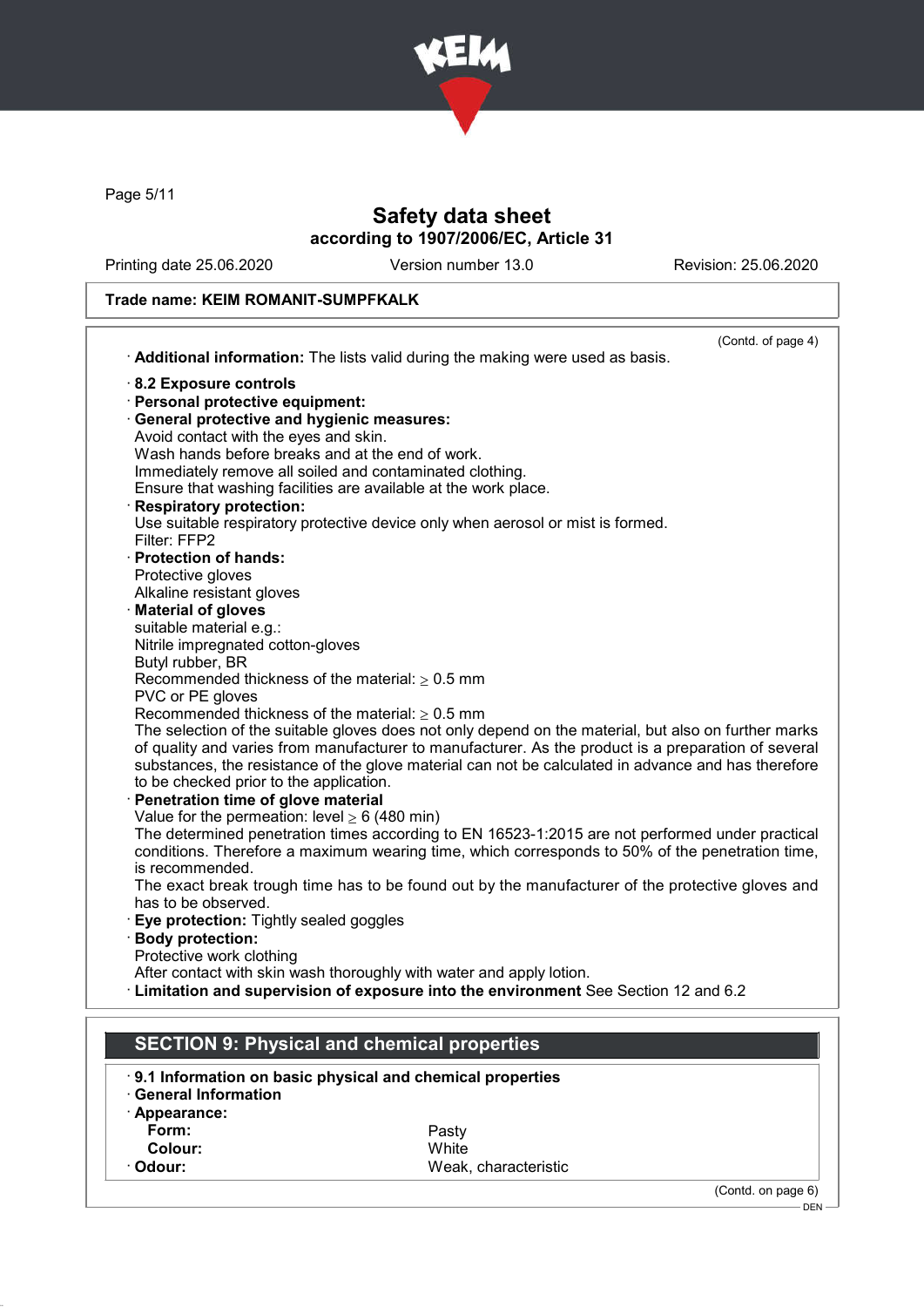

Page 6/11

## Safety data sheet according to 1907/2006/EC, Article 31

Printing date 25.06.2020 Version number 13.0 Revision: 25.06.2020

### Trade name: KEIM ROMANIT-SUMPFKALK

|                                                                                                                | (Contd. of page 5)                                                                                                   |
|----------------------------------------------------------------------------------------------------------------|----------------------------------------------------------------------------------------------------------------------|
| · Odour threshold:                                                                                             | Not determined                                                                                                       |
| · pH-value:                                                                                                    | Alkaline                                                                                                             |
| Change in condition<br><b>Melting point/freezing point:</b><br>Initial boiling point and boiling range: 100 °C | Not determined                                                                                                       |
| · Flash point:                                                                                                 | Not applicable                                                                                                       |
| · Flammability (solid, gas):                                                                                   | Not applicable                                                                                                       |
| · Ignition temperature:                                                                                        | Not determined                                                                                                       |
| · Decomposition temperature:                                                                                   | Not determined                                                                                                       |
| Auto-ignition temperature:                                                                                     | Product is not selfigniting.                                                                                         |
| <b>Explosive properties:</b>                                                                                   | Product does not present an explosion hazard.                                                                        |
| <b>Explosion limits:</b><br>Lower:<br>Upper:<br>· Oxidising properties:                                        | Not applicable<br>Not applicable<br>Not applicable                                                                   |
| · Vapour pressure:                                                                                             | Not determined.                                                                                                      |
| · Density at 20 °C:<br>· Relative density<br>· Vapour density<br><b>Evaporation rate</b>                       | $1.28*$ g/cm <sup>3</sup><br>Not determined<br>Not applicable.<br>Not applicable                                     |
| · Solubility in / Miscibility with<br>water at 20 °C:                                                          | < 2 g/l (Ca(OH)2)<br><b>Miscible</b>                                                                                 |
| · Partition coefficient: n-octanol/water:                                                                      | Not applicable                                                                                                       |
| · Viscosity:<br>Dynamic:<br>Kinematic:<br>⋅ 9.2 Other information                                              | Not determined.<br>Not determined<br>* The values are for freshly produced material and may<br>change with the time. |

## SECTION 10: Stability and reactivity

### · 10.1 Reactivity

Reacts in the setting phase with carbon dioxide (CO2) from the air: Ca(OH)2 + CO2 -->CaCO3 + H2O.

- · 10.2 Chemical stability Stable under normal conditions of storage and use.
- · Thermal decomposition / conditions to be avoided:

Stable at environment temperature.

No decomposition if used and stored according to specifications.

(Contd. on page 7)

<sup>.&</sup>lt;br>- DEN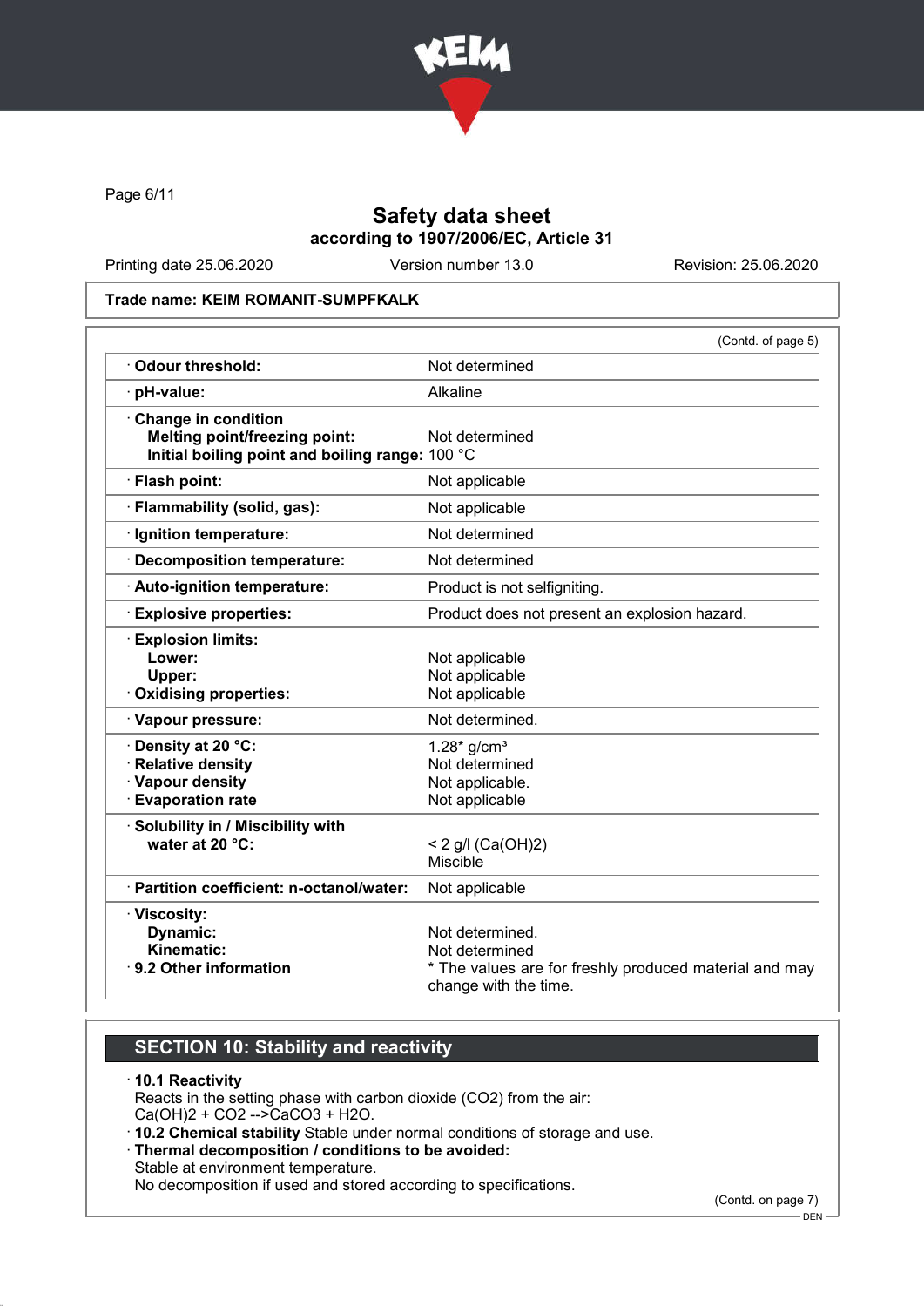

Page 7/11

## Safety data sheet according to 1907/2006/EC, Article 31

Printing date 25.06.2020 Version number 13.0 Revision: 25.06.2020

(Contd. of page 6)

### Trade name: KEIM ROMANIT-SUMPFKALK

### · 10.3 Possibility of hazardous reactions

Reacts with light alloys in the presence of moisture to form hydrogen. Reacts with strong acids and oxidising agents.

- · 10.4 Conditions to avoid No further relevant information available.
- · 10.5 Incompatible materials:
- Acids
- Aluminium

### · 10.6 Hazardous decomposition products:

No hazardous decomposition products if stored and handled as prescribed.

## SECTION 11: Toxicological information

### · 11.1 Information on toxicological effects

· Acute toxicity Based on available data, the classification criteria are not met.

#### · LD/LC50 values relevant for classification:

1305-62-0 calcium dihydroxide Oral LD50 >2,000 mg/kg (rat) (OECD 425)

Dermal LD50 >2,500 mg/kg (rabbit) (OECD 402)

- **Primary irritant effect:**
- · Skin corrosion/irritation
- Causes skin irritation.
- · Serious eye damage/irritation
- Causes serious eye damage.
- · during inhalation: Irritant effect possible.
- · during swallowing: Irritant effect possible

· Respiratory or skin sensitisation Based on available data, the classification criteria are not met.

· Other information (about experimental toxicology):

Experimental analysis are not available.

The product was not tested. The statements on toxicology have been derived from the properties of the individual components.

- · CMR effects (carcinogenity, mutagenicity and toxicity for reproduction) Not applicable
- · Germ cell mutagenicity Based on available data, the classification criteria are not met.
- · Carcinogenicity Based on available data, the classification criteria are not met.
- · Reproductive toxicity Based on available data, the classification criteria are not met.
- · STOT-single exposure
- May cause respiratory irritation.

· STOT-repeated exposure Based on available data, the classification criteria are not met.

· Aspiration hazard Based on available data, the classification criteria are not met.

(Contd. on page 8)

DEN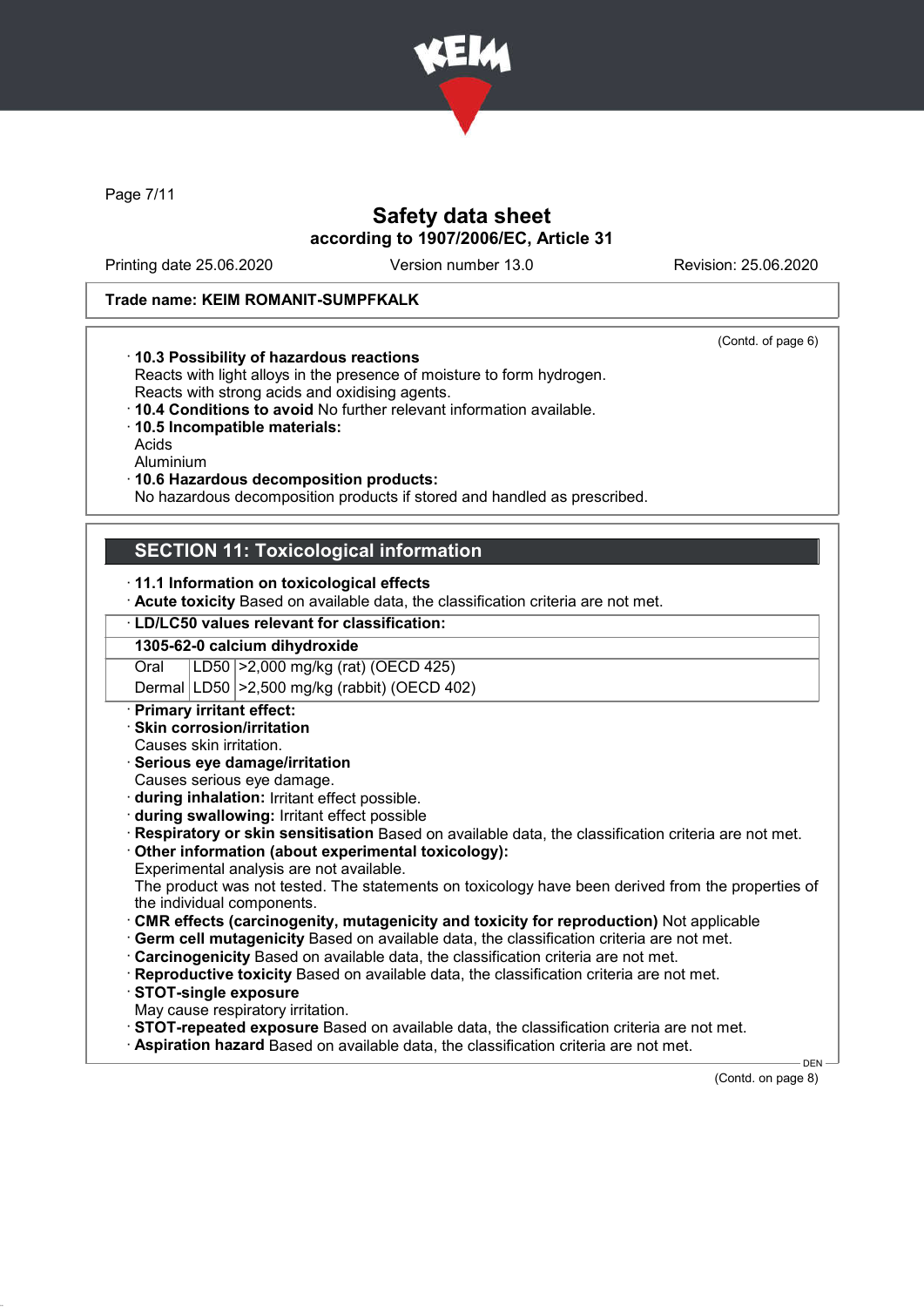

Page 8/11

## Safety data sheet according to 1907/2006/EC, Article 31

Printing date 25.06.2020 Version number 13.0 Revision: 25.06.2020

Trade name: KEIM ROMANIT-SUMPFKALK

(Contd. of page 7)

| 1305-62-0 calcium dihydroxide                                                  |                                                                                                                                                                                                                                                                                                                                                                                                                   |
|--------------------------------------------------------------------------------|-------------------------------------------------------------------------------------------------------------------------------------------------------------------------------------------------------------------------------------------------------------------------------------------------------------------------------------------------------------------------------------------------------------------|
| <b>NOEC</b>                                                                    | 48 mg/l (algae) (72h)                                                                                                                                                                                                                                                                                                                                                                                             |
|                                                                                | 32 mg/l (invertebrate marine organisms) (14d)                                                                                                                                                                                                                                                                                                                                                                     |
|                                                                                | EC10/LC10 oder NOEC 2,000 mg/kg (Soil macro-organisms)                                                                                                                                                                                                                                                                                                                                                            |
|                                                                                | 12,000 mg/kg (soil microorganisms)                                                                                                                                                                                                                                                                                                                                                                                |
| <b>NOEC</b>                                                                    | 1,080 mg/kg (sewage sludge) (21d)                                                                                                                                                                                                                                                                                                                                                                                 |
| EC 50/48h                                                                      | 49.1 mg/l (freshwater invertebrate organisms)                                                                                                                                                                                                                                                                                                                                                                     |
| EC 50/72 h<br>LC 50/96 h                                                       | 184.57 mg/l (freshwater alga)                                                                                                                                                                                                                                                                                                                                                                                     |
|                                                                                | 457 mg/l (marine fish)                                                                                                                                                                                                                                                                                                                                                                                            |
|                                                                                | 50.6 mg/l (freshwater fish)                                                                                                                                                                                                                                                                                                                                                                                       |
|                                                                                | 158 mg/l (invertebrate marine organisms)<br>· 12.2 Persistence and degradability No further relevant information available.                                                                                                                                                                                                                                                                                       |
| · Additional ecological information:<br>· AOX-indication:                      | · 12.3 Bioaccumulative potential Does not accumulate in organisms<br>. 12.4 Mobility in soil No further relevant information available.<br>Due to the substance of content which do not include organic jointed halogens, the product can not<br>take influence on the AOX-load of the waste water.                                                                                                               |
| EU guideline NO. 2006/11/EC:<br>of EU-directives 76/464/EWG.<br>General notes: | According to the formulation contains the following heavy metals and compounds from the<br>According to our current data base the product does not consist of any heavy metals or substances<br>At present there are no ecotoxicological assessments.<br>The product does only consist of inorganic substances; the definition of ecological data like<br>biological degradability, COD and BOD is not expedient. |

### · 13.1 Waste treatment methods

· Recommendation

Disposal must be made according to official regulations.

Must not be disposed with household garbage. Do not allow product to reach sewage system.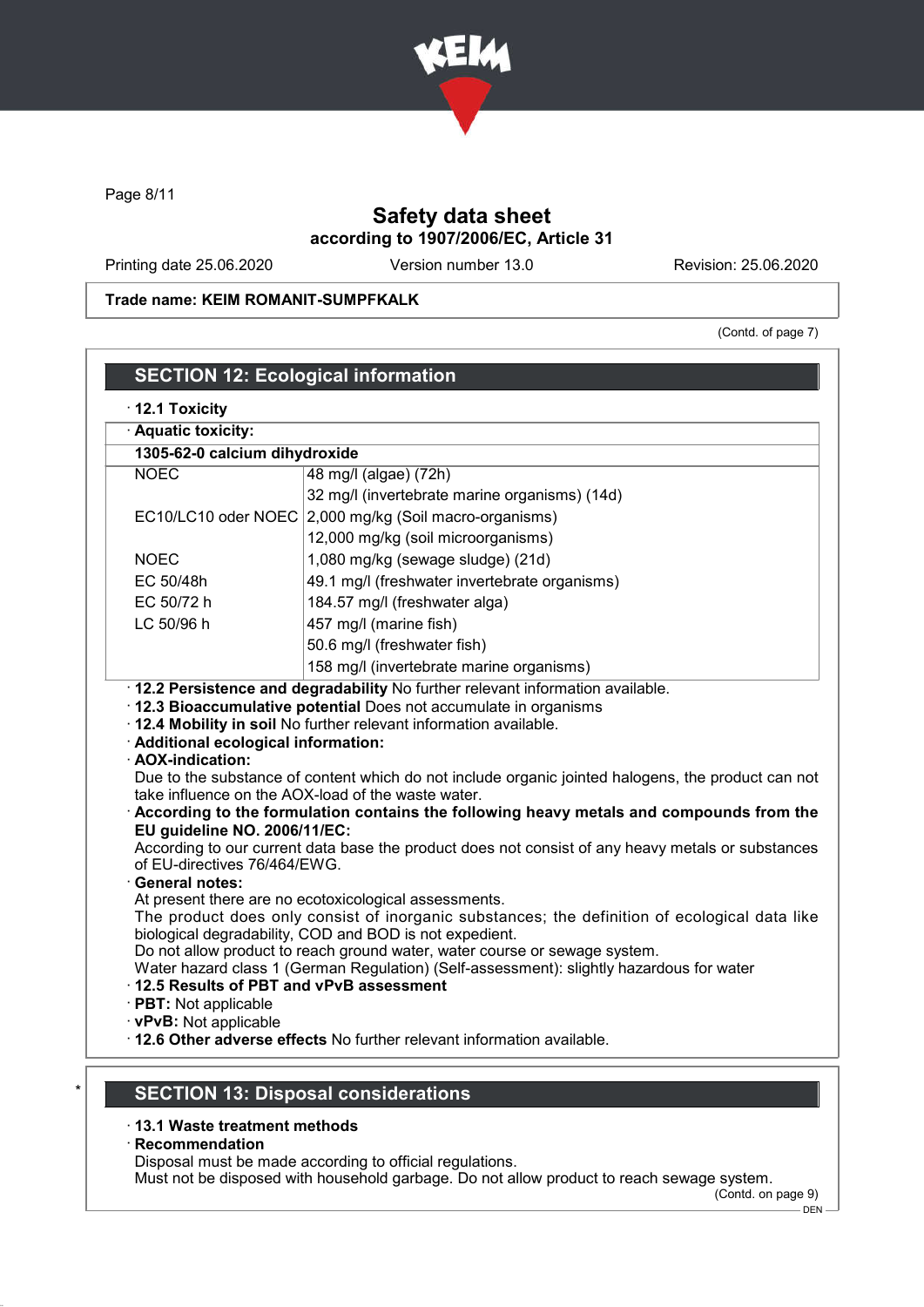

Page 9/11

## Safety data sheet according to 1907/2006/EC, Article 31

Printing date 25.06.2020 Version number 13.0 Revision: 25.06.2020

(Contd. of page 8)

### Trade name: KEIM ROMANIT-SUMPFKALK

### · European waste catalogue

08 01 11\* waste paint and varnish containing organic solvents or other hazardous substances

- · Uncleaned packaging:
- · Recommendation:

Disposal must be made according to official regulations.

- Only empty containers may be recycled.
- **Recommended cleansing agents:** Water, if necessary with cleansing agents.

## SECTION 14: Transport information · 14.1 UN-Number · ADR, IMDG Void · IATA UN3266 · 14.2 UN proper shipping name · ADR, IMDG Void CORROSIVE LIQUID, BASIC, INORGANIC, N.O.S. (CALCIUM DIHYDROXIDE solution) · 14.3 Transport hazard class(es) · ADR, IMDG · Class Void · IATA • Class 8 Corrosive substances. · Label 8 · 14.4 Packing group · ADR, IMDG Void  $\cdot$  IATA · 14.5 Environmental hazards: · Marine pollutant: No · 14.6 Special precautions for user Not applicable · 14.7 Transport in bulk according to Annex II of Marpol and the IBC Code Not applicable (Contd. on page 10)

DEN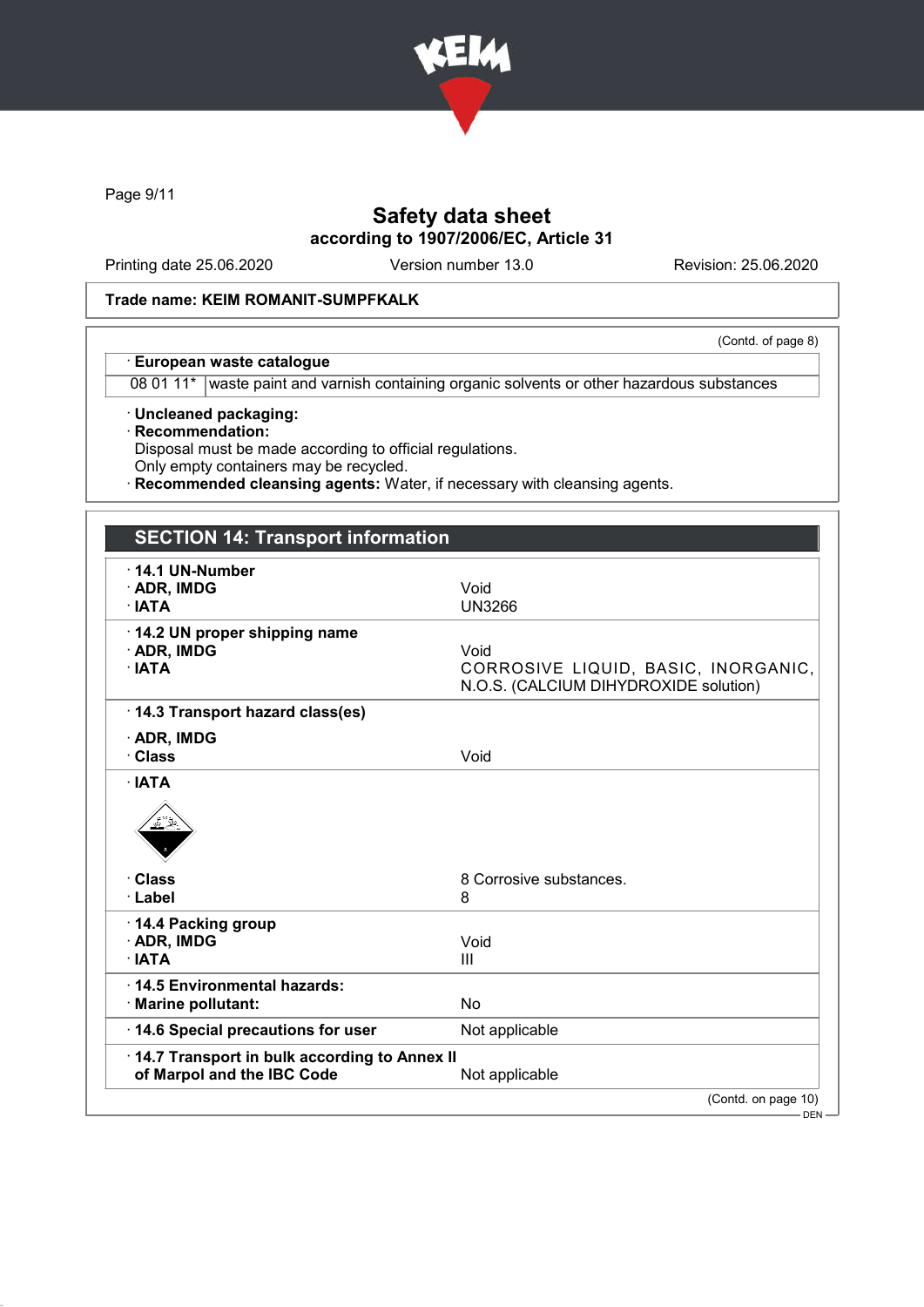

Page 10/11

## Safety data sheet according to 1907/2006/EC, Article 31

Printing date 25.06.2020 Version number 13.0 Revision: 25.06.2020

### Trade name: KEIM ROMANIT-SUMPFKALK

| (Contd. of page 9)                            |
|-----------------------------------------------|
|                                               |
|                                               |
| Not classified as dangerous good according to |
|                                               |
| Not classified as dangerous good according to |
|                                               |
|                                               |

## SECTION 15: Regulatory information

- · 15.1 Safety, health and environmental regulations/legislation specific for the substance or mixture
- · Labelling according to Regulation (EC) No 1272/2008 For information on labelling please refer to section 2 of this document.
- · Directive 2012/18/EU
- · Named dangerous substances ANNEX I None of the ingredients is listed.
- · National regulations:
- · Waterhazard class: Water hazard class 1 (Self-assessment): slightly hazardous for water.
- · Other regulations, limitations and prohibitive regulations
- · Please note:
- TRGS 200 (Germany)
- TRGS 500 (Germany)
- TRGS 510 (Germany)
- TRGS 900 (Germany)
- · Substances of very high concern (SVHC) according to REACH, Article 57 Not applicable
- · Product-Code/Giscode: BSW60
- · 15.2 Chemical safety assessment: A Chemical Safety Assessment has not been carried out.

## SECTION 16: Other information

This information is based on our present knowledge. However, this shall not constitute a guarantee for any specific product features and shall not establish a legally valid contractual relationship.

### · Relevant phrases

- H315 Causes skin irritation.
- H318 Causes serious eye damage.
- H335 May cause respiratory irritation.
- · Department issuing SDS: KEIMFARBEN Germany, Product safety department
- · Abbreviations and acronyms:

ADR: Accord européen sur le transport des marchandises dangereuses par Route (European Agreement concerning the International Carriage of Dangerous Goods by Road) IMDG: International Maritime Code for Dangerous Goods

(Contd. on page 11)